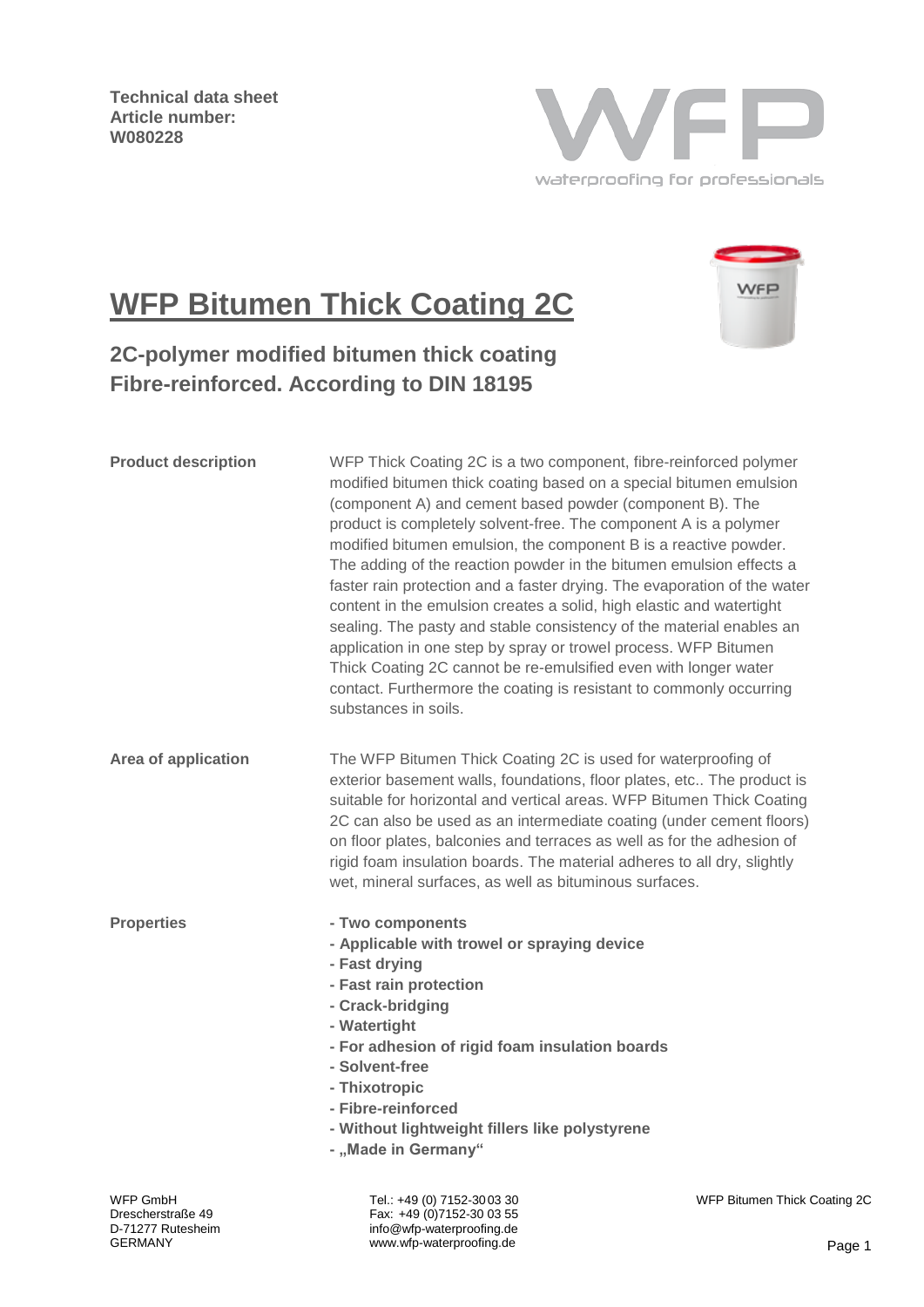| <b>Specification</b> | Base:                   | Polymer modified, fibre-reinforced<br>bitumen emulsion and reaction powder                                                                                                                                                      |  |
|----------------------|-------------------------|---------------------------------------------------------------------------------------------------------------------------------------------------------------------------------------------------------------------------------|--|
|                      | Colour:                 | black                                                                                                                                                                                                                           |  |
|                      | Processing temperature: | $>$ + 5°C until + 35°C                                                                                                                                                                                                          |  |
|                      | Density:                | mixture approx. 1.05 g/cm3                                                                                                                                                                                                      |  |
|                      | Crack-bridging:         | $\ge$ : 2 mm (E DIN 28052-6 at                                                                                                                                                                                                  |  |
|                      | +5°C)Consistency:       | pasty                                                                                                                                                                                                                           |  |
|                      | Processing time:        | approx. 1.5 hours at 20°C, higher<br>temperature effects a faster reaction<br>time                                                                                                                                              |  |
|                      | Consumption:            | approx. 2.0 - 6.0 kg/m2 depending of<br>required protection and surface.<br>non-pressurized water<br>min. $4$ kg/m <sup>2</sup><br>pressurized water (up to 3 m water<br>column)<br>min. 5,5 kg/m <sup>2</sup><br>scrap filling |  |
|                      | Thickness:              | approx. 1,5 kg/m <sup>2</sup><br>1 mm wet film thickness correspond a<br>approx. 0.8 mm dry film thickness<br>max. coating up to 8 mm possible                                                                                  |  |
|                      | Setting time:           | 2 or more days depending on humidity,<br>temperature, thickness and surface                                                                                                                                                     |  |
|                      |                         |                                                                                                                                                                                                                                 |  |
|                      | <b>WFP GmbH</b>         |                                                                                                                                                                                                                                 |  |
|                      | Drescherstr. 49         |                                                                                                                                                                                                                                 |  |

|                                | D-71277 Rutesheim |                                                     |  |
|--------------------------------|-------------------|-----------------------------------------------------|--|
|                                |                   |                                                     |  |
|                                |                   | 13                                                  |  |
|                                |                   | EN 15814-2012                                       |  |
|                                |                   | Unique identification code of the product-type      |  |
|                                |                   | WFP-0802                                            |  |
|                                |                   | EN 15814; PMB-CB2, W2A, C2A                         |  |
|                                |                   | Polymer modified bituminous thick coating (PMB) for |  |
|                                |                   | waterproofing of below ground structures            |  |
| Water tightness                |                   | Class W2A                                           |  |
| Crack bridging ability         |                   | Class CB <sub>2</sub>                               |  |
| Water resistance               |                   | No colouration of the water                         |  |
|                                |                   | No debonding from inlay                             |  |
| Flexibility at low temperature |                   | No cracks                                           |  |
| Dimensional stability at high  |                   |                                                     |  |
| temperatures                   |                   | No sliding or draining down                         |  |
| Reaction to fire               |                   | Class E                                             |  |
| Resistance to compression      |                   | Class C <sub>2</sub> A                              |  |
| Durability of water tightness  |                   |                                                     |  |
| and reaction to fire           |                   | passed                                              |  |

**Delivery form** 30 kg bucket  $(A + B)$ 18 buckets per pallet

**Storage** 6 months (frost-free and dry in the original package)